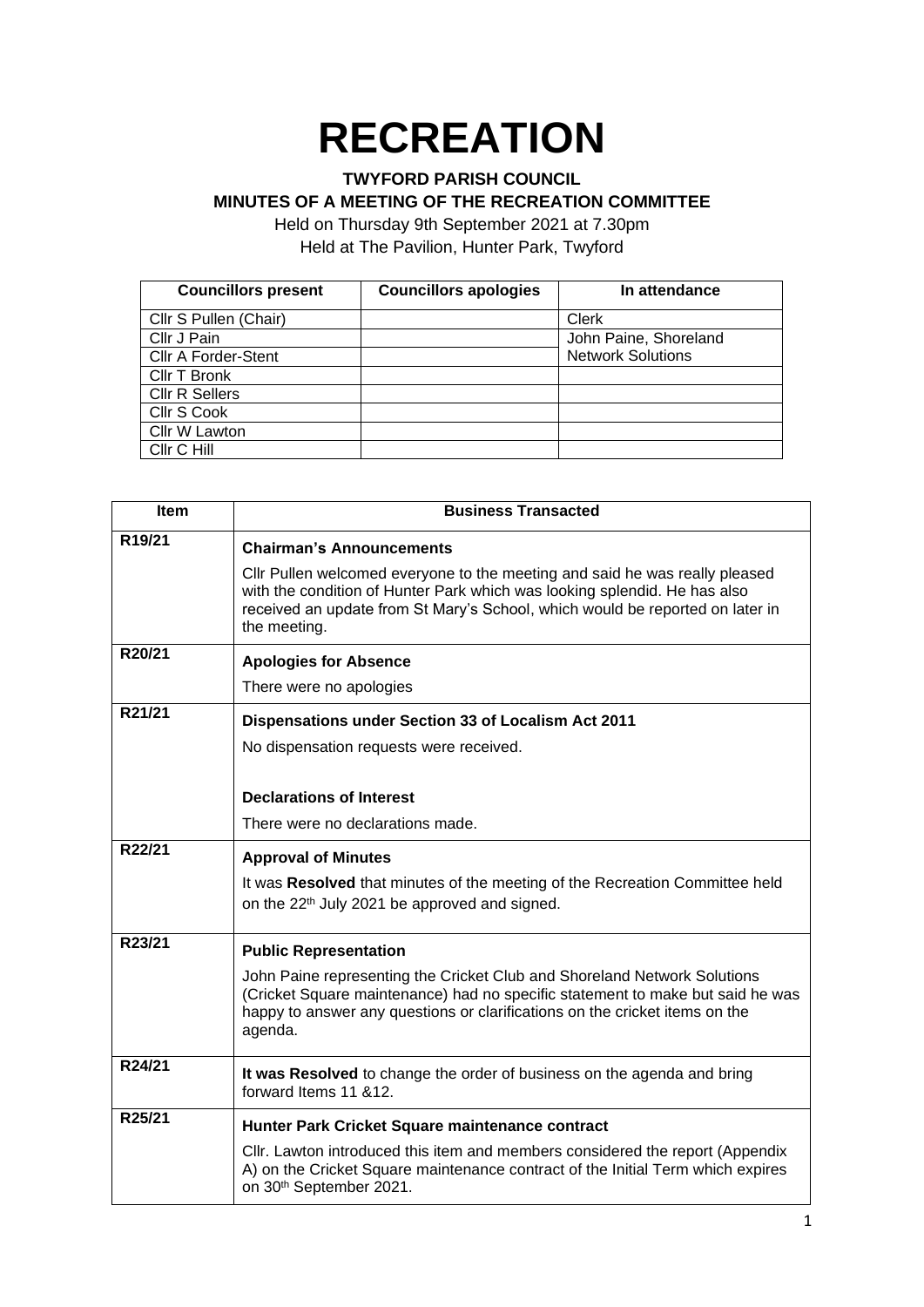|        | At this time members did not wish to consider the alternative proposal in the<br>report due to a lack of detailed information on the proposal.                                                                                                                                                                                                                                                                                                                                                                                       |
|--------|--------------------------------------------------------------------------------------------------------------------------------------------------------------------------------------------------------------------------------------------------------------------------------------------------------------------------------------------------------------------------------------------------------------------------------------------------------------------------------------------------------------------------------------|
|        | It was Resolved to Recommend to Full Council to extend the term of the<br>agreement, with a revised Contract Fee of is £8,887.29, representing an 3.75%<br>increase. The Contract Fee, based on the revised maintenance schedules, will<br>increase by 3% in each following year that contract remains in place.                                                                                                                                                                                                                     |
| R26/21 | <b>Cricket Club Report</b>                                                                                                                                                                                                                                                                                                                                                                                                                                                                                                           |
|        | The report was noted and will also be received at Full Council (Appendix B).                                                                                                                                                                                                                                                                                                                                                                                                                                                         |
|        | The Chairman thanked Mr Paine for the report and asked about the condition of<br>the playing surface. Mr Paine also drew attention to positive comments received<br>from visitors from Hampshire, Sussex and Somerset regarding the quality of the<br>facilities at Twyford.<br>In response to a question on the number of members of the various teams, which<br>had all had a very successful year, Mr Paine assured that committee that they<br>would always do their best to accommodate members from the immediate<br>locality. |
| R27/21 | Matters arising from the minutes of the Recreation Committee meeting held on<br>22nd July 2021.                                                                                                                                                                                                                                                                                                                                                                                                                                      |
|        | Cllr. Sellars had the ordering of the memorial cherry tree in hand and<br>would also be attending to the strimming of the wild area to be used by<br>the primary school.<br>Cllr. Pullen would be planning arrangements for the wildflower seeding<br>and asked that the area of grass was cut lower to approx.100mm to<br>assist with this.                                                                                                                                                                                         |
| R28/21 | To receive Assistant Clerk's report and maintenance list                                                                                                                                                                                                                                                                                                                                                                                                                                                                             |
|        | The Clerk talked members through the report                                                                                                                                                                                                                                                                                                                                                                                                                                                                                          |
|        | Cllr. Bronk drew attention to the matter of hedge cutting and noted that it was<br>likely the Parish Council may have to extend the scope of the existing<br>maintenance contract to cover additional hedge cutting which was not longer<br>being carried out as often by HCC.                                                                                                                                                                                                                                                       |
|        | The Clerk advised that quotes would be brought to the committee for the<br>replacement benches noted in the report and that plastic would be included as<br>options.                                                                                                                                                                                                                                                                                                                                                                 |
|        | On the St Mary's School item, Cllr. Pullen advised the school was very keen to<br>start work on the project, potentially using it to teach forest school. Whilst on site<br>they would a sun sail up as a shelter.                                                                                                                                                                                                                                                                                                                   |
| R29/21 | <b>Maintenance List</b>                                                                                                                                                                                                                                                                                                                                                                                                                                                                                                              |
|        | The maintenance list report was received and noted.                                                                                                                                                                                                                                                                                                                                                                                                                                                                                  |
|        | The Clerk advised that the contract caretaker had been busy during the school<br>holidays and would now start to focus on the Parish Council work.                                                                                                                                                                                                                                                                                                                                                                                   |
| R30/21 | Hunter Park play area enhancement project.                                                                                                                                                                                                                                                                                                                                                                                                                                                                                           |
|        | The Committee received a verbal report from the Clerk on the project.<br>Contractors had finished the installation and were now focusing of several snags<br>that had been identified. Cllr. Cook was disappointed that the new gates were not<br>going to be replaced and instead the paintwork touched up. Members were<br>content to let the contractor the opportunity to correct any defects first before<br>considering any further actions.                                                                                   |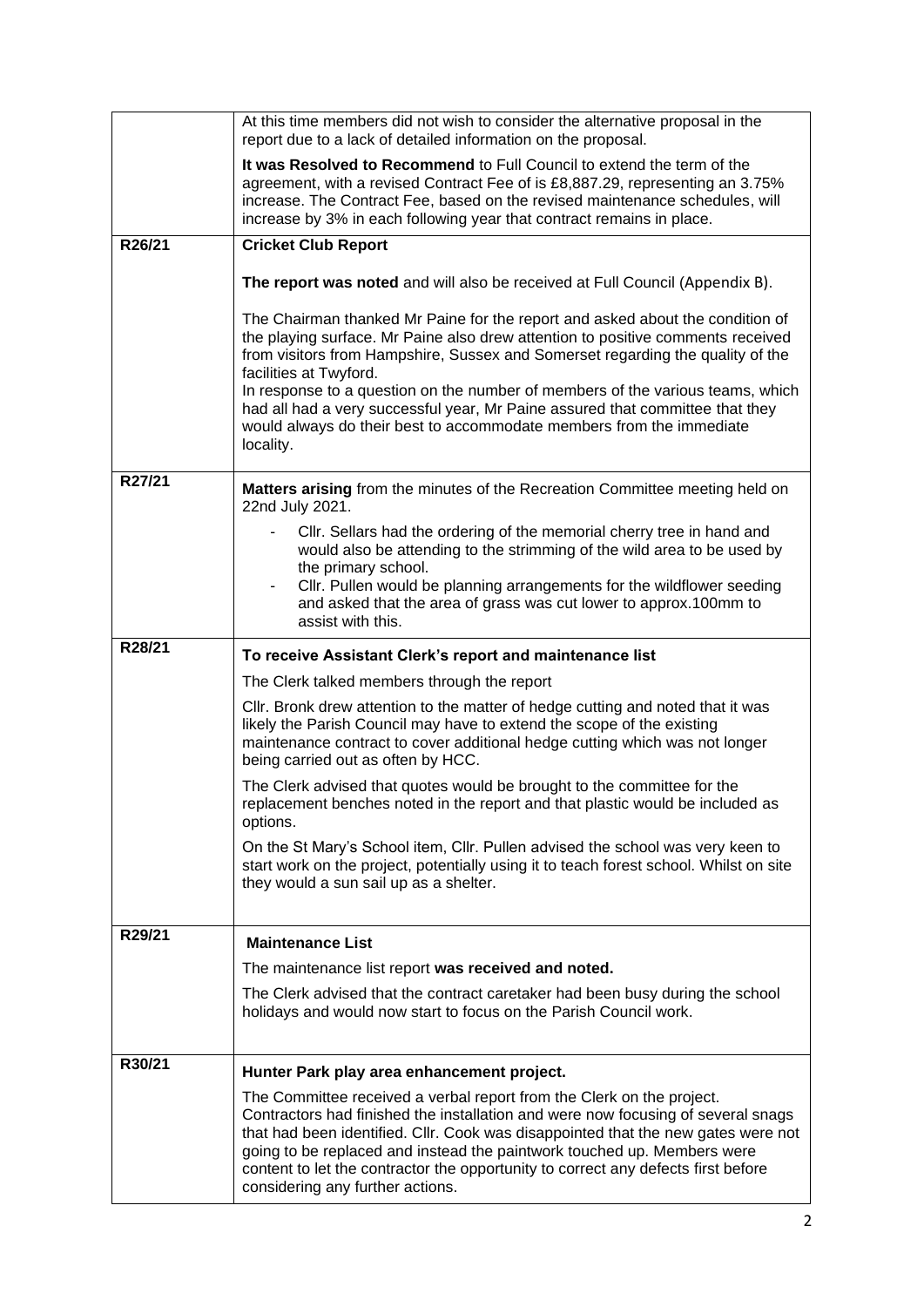|        | The Clerk was asked to relay members' concerns that the supplied illustration of<br>the traverse wall conflicted with contract specification.                                                                                                                                                                                                     |
|--------|---------------------------------------------------------------------------------------------------------------------------------------------------------------------------------------------------------------------------------------------------------------------------------------------------------------------------------------------------|
|        | CIIr. Cook would contact the Mayor's Secretary and asked for available in early<br>October to carry out a formal opening of the play area.                                                                                                                                                                                                        |
| R31/21 | <b>Hunter Park Car Park</b>                                                                                                                                                                                                                                                                                                                       |
|        | The Clerk provided an update on issues with non-park users parking vehicles in<br>the car park. Two residents had been written to by the Council, however no<br>responses had been received. The Clerk was aware that during the daytime<br>there were several types of non-park user utilising the car park and that this<br>occurred most days. |
|        | Members discussed the matter and various options that could be investigated.<br>The Clerk will seek information from Colden Common Parish Council and<br>continue to monitor usage, bringing a more detailed report on the car park usage<br>to committee.                                                                                        |
|        | It was Resolved that Clerk again write to the two residents reasserting the<br>councils' position on use of the car park and also arrange for the car park gate to<br>be periodically locked during the night-time.                                                                                                                               |
|        |                                                                                                                                                                                                                                                                                                                                                   |
| R32/21 | <b>Allotment matters</b>                                                                                                                                                                                                                                                                                                                          |
|        | In the absence of the Assistant Clerk, the Clerk gave an update on recent<br>matters. Six tenants had been written to regarding the condition of their plots and<br>were also advised that a further inspection would take place at the end of<br>September.                                                                                      |
|        | A cultivation standards document (Appendix D) had been produced which will<br>assist plot holders to further understand the requirements of their tenancy<br>agreement. This document can be used to reference during future allotment<br>inspections.                                                                                            |
|        | It was Resolved:                                                                                                                                                                                                                                                                                                                                  |
|        | The Allotment Cultivation Standards document be approved, in<br>principle, and that it should be presented at the next Allotment Tenants meeting<br>due to be held in October.                                                                                                                                                                    |
|        | All new Allotment Garden tenancies will be required to pay a<br>deposit equal to one year's rent which will be held for the duration of the tenancy.                                                                                                                                                                                              |
|        |                                                                                                                                                                                                                                                                                                                                                   |
| R33/21 | Items for future meetings                                                                                                                                                                                                                                                                                                                         |
|        | Inclusive Swing Seat, Hunter Park<br>Footpath maintenance budget (Cllr. Bronk)<br>Car park surfacing (Cllr. Cook)<br>Picnic table for Hunter Park (Cllr. Cook)                                                                                                                                                                                    |
|        | The meeting closed at 9.40pm                                                                                                                                                                                                                                                                                                                      |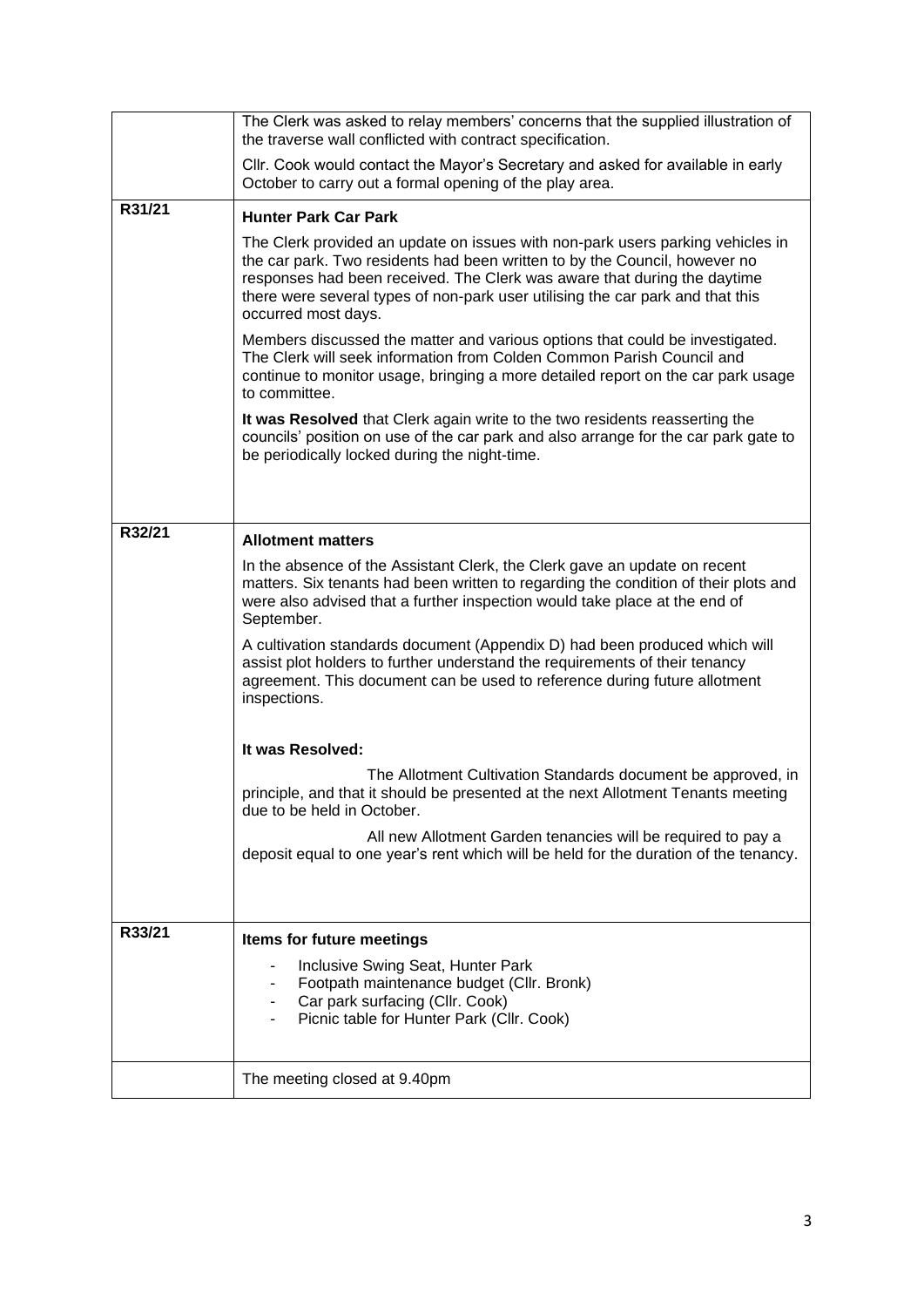#### Appendix A



# **Twyford Parish Council**

#### **Item 12 – Cricket Square Maintenance**

Following the committee's decision at July's meeting, the Chairman of the Council and the Clerk met with representatives of Shoreland Network Solutions during August to review the contract. The Hunter Park Cricket Square Maintenance contract has an Initial Term of 3 which ends on the 30<sup>th</sup> September 2021. The current Contract Fee has a value of  $£8,557.67$  per annum, although only work that takes place is invoiced for, thus payments incurred during the previous 3 financial years are:

- £8,048 2019/20
- £5,349 2020/21
- £4,656 2021/22 (to date),

The contract provides a clause for extending the Term beyond the Initial Term otherwise the agreement will automatically cease of the expiry of the Initial Term.

The contractor, Shoreland Network Solutions, has indicated that they would be happy to continue with the contract and several revisions to Schedule 2 of the contract were proposed. An increase on 10% was applied to regular cricket square maintenance, along with actual costs for materials of the annual renovation works. A small cost to check condition of fencing posts during non-season months was added, worm suppressant treatment was removed and the preparation for matches has been broken down into Senior, W10 and Colts with the latter two groups requiring less work and thus a reduced charge for preparation of those matches. The proposed annual Contract Fee is £8,887.29 with an annual 3% uplift for each year the contract is extended. The contract can be terminated be either side with three months' notice.

#### **Alternative Proposal:**

The Twyford Cricket Club have proposed an alternative for the Recreation Committee to consider: "Twyford Cricket Club to take over preparation of cricket square as laid out in contract, with no charge to Parish Council and in return the cricket club would control booking of pitch and fees, the Parish Council would give the cricket club a 10 year lease of the cricket ground with a peppercorn rent agreement. Further discussion to agree cutting of outfield and costs. Also, with the Parish Council agreeing that the cricket club use of pavilion and storage sheds free of charge."

**Officer's Recommendation:** The revised overall contract value represents an increase of £329.62, or 3.75% on the current contract. The current contract expires on the 30<sup>th</sup> September 2021, however work on the annual maintenance schedule is needed to commence by mid-October in order to ensure work is completed before the winter months. If members are satisfied with the quality of the existing work over the previous three years, then it would be recommended to proceed with the revised Contract Fee of £8,887.29. Although an alternative proposal has been made by the Twyford Cricket Club, there is insufficient information available at this stage to allow members to make an informed decision on this specific suggestion. However, should in the future, alternative maintenance arrangements be agreed by the Parish Council then the existing contract can be terminated by giving three months' notice.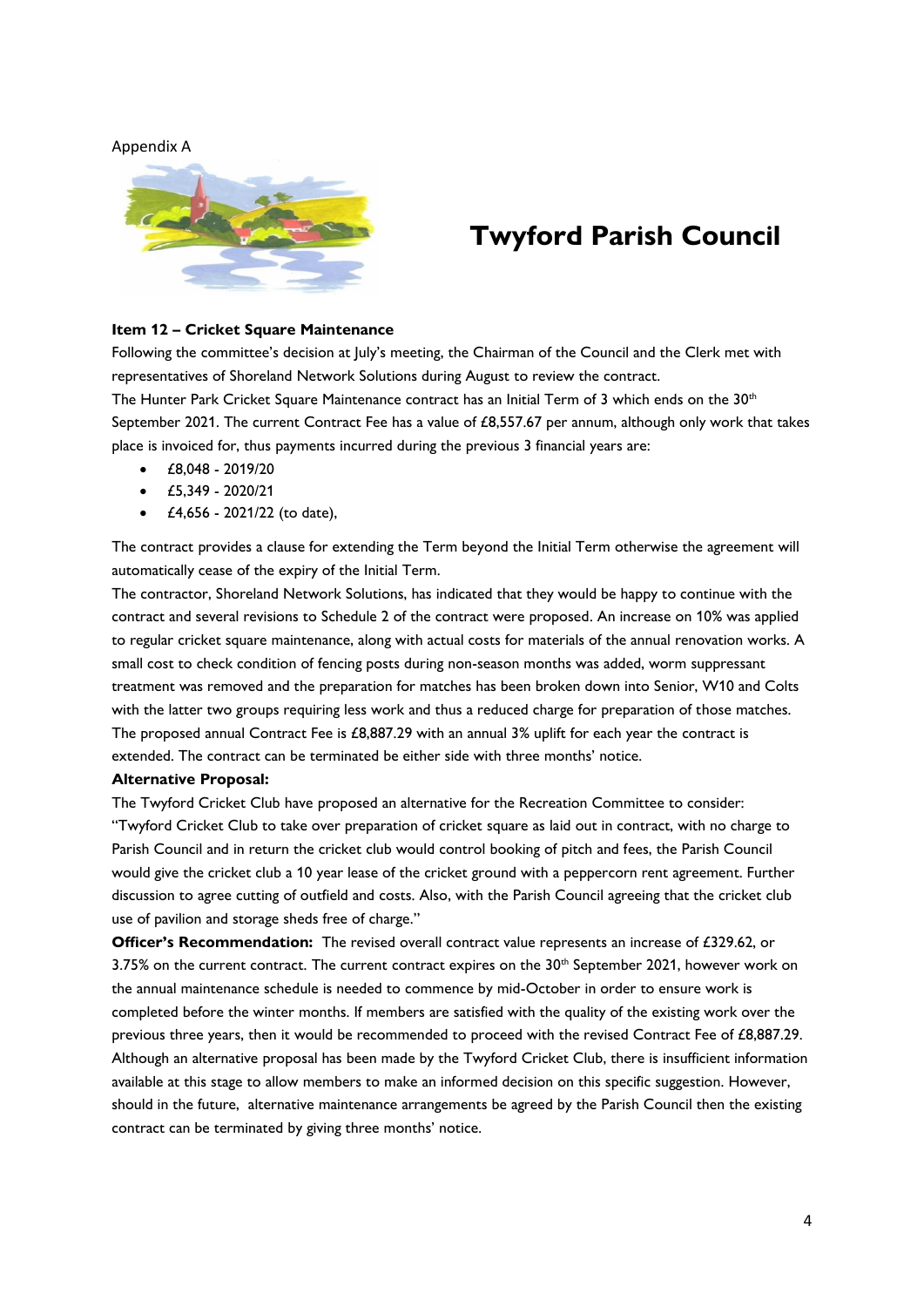#### Appendix B

#### **Twyford parish council recreation committee meeting paper. (9th September2021)**

#### **2021 Season report**

Twyford Cricket Club has gone from strength to strength this season despite all the obstacles that COVID-19 has thrown at us.

Our numbers are increasing, and we are at the heart of the village involving over 160 families locally.

It has been fantastic to see the different generations all engaging in sport, which we all know is so important for our health and well-being.

Here is our season report for 2021.

Twyford Cricket Club had a reasonably successful season with the senior's  $1<sup>st</sup>$  team finishing midtable of Hampshire league division 4 South, and the second team finishing  $11<sup>th</sup>$  out of a league of 17 division 6 central. As this was the first season Twyford has fielded a 2<sup>nd</sup> team mainly of younger players this is deemed very successful.

Twyford women are now fielding 2 teams in the Hampshire W10 league and social festivals; continuing their strong reputation as a fun team to play whilst maintaining their match winning track record.

The most importantly most of the players come from the Twyford community and surrounding area with approx. 160 members who all benefit from the facility of Hunter Park and the cricket club. The breakdown of members as follows:

2 Seniors teams - 40 members

Colts U9- U11 - 53 members (including 11 girls)

Twyford women (W10) -22 players

All Stars children aged between 4-8 years old - 62 children + parents.

The cricket club is a thriving, benefiting the whole of the village and local community.

Also, we must mention that many of the opposition teams commented "what a wonderful place to play cricket" particularly the Hampshire seniors and opposition counties Sussex and Somerset. In this respect Twyford Cricket club would like to thank the Parish council for providing this wonderful facility that is Hunter Park.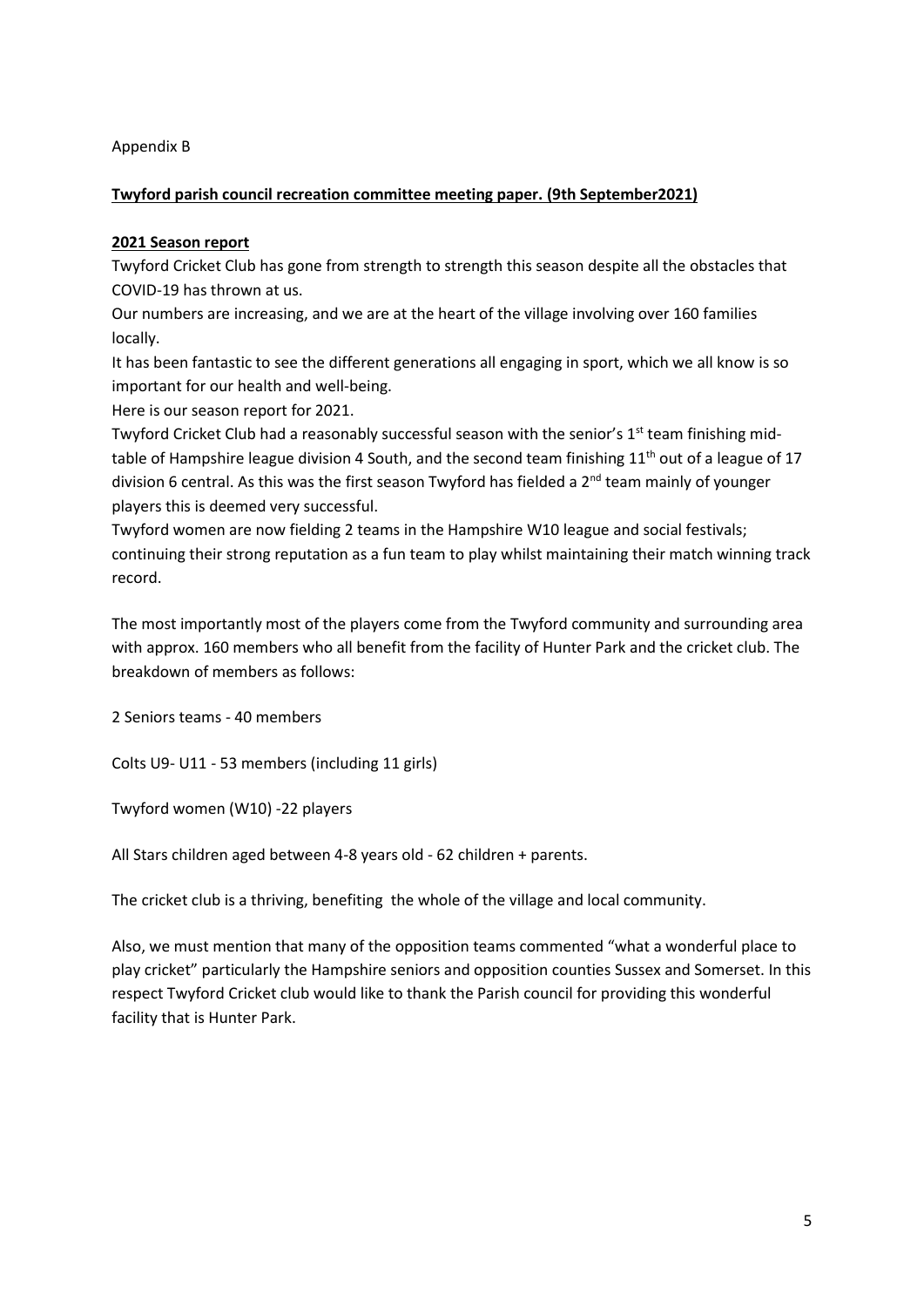#### Appendix C



# **Twyford Parish Council**

#### **Assistant Clerk's Report**

Councillors are reminded that the items within this report are provided for information only and not available for debate. If it is considered that an item listed within the report should be debated fully by members, then it will be placed on the next appropriate committee or council agenda. Any member wanting clarification or further information on any aspect of items within the report please contact either of us in advance of the meeting.

#### **General updates**

- 1) Allotments Letters and emails have been sent from the Clerk and are reported on elsewhere on the agenda. It is planned for more regular inspections to take place; the next one being at the end of September.
- 2) Pavilion:
	- The water heater has now been repaired which has fixed the issue of the leaking overflow.
	- Broadband & Wi-Fi connection is now live.
	- The Assistant Clerk met with the cleaner to go through the cleaning schedule and to create a tick list of ad-hoc cleaning duties to ensure all requirements are met. A stock list of supplies has also been created.
	- The Caretaker has planned to carry out PAT testing at the Pavilion on Saturday 4<sup>th</sup> September 2021.
- 3) Hunter Park Car Park The Clerk is monitoring the car park situation and has written to the owners of two vehicles.
- 4) Hunter Park residents The Clerk has sent out letters to residents of Hunter Park regarding the deposit of garden waste.
- 5) Hedges Green Smile will be cutting all hedges covered in the maintenance contract during September. This has been delayed slightly due to many of their staff having to isolate due to Covid-19.
- 6) Football bookings until the end of the year have been confirmed for Hiltingbury Hurricanes U14's and Hedge End Tigers. Colden Common Under 18s have confirmed their September bookings, however, bookings from October are yet to be arranged.
- 7) Fitness Training:
	- Fast Track EMS have been issued with a fitness training license for 1 to 1 training
	- A fitness training application has been sent to Jake Gower Coaching, but no response received.
- 8) Hunter Park play area The Clerk will provide an update of a site visit with Playsafe and will be reported elsewhere on the agenda.
- 9) Two benches at Hunter Park in front of the pavilion are beyond repair. One has been removed. Like for like replacements, in teak or other suitable hardwood, will be ordered.
- 10) During a pavilion hire on  $2^{nd}$  September an unauthorised charcoal BBQ was used outside of the pavilion. The hirer has been written to reminding them that permission must be sought in advance for such activities.
- 11) As part of the project agreed by the Parish Council, St Mary's School have advised they are putting together a plan for weekly visits to Hunter Park up to Christmas. The plan will be shared with the Council in due course.

Sue Merritt, Assistant Clerk & Jamie Matthews, Parish Clerk 8<sup>th</sup> September 2021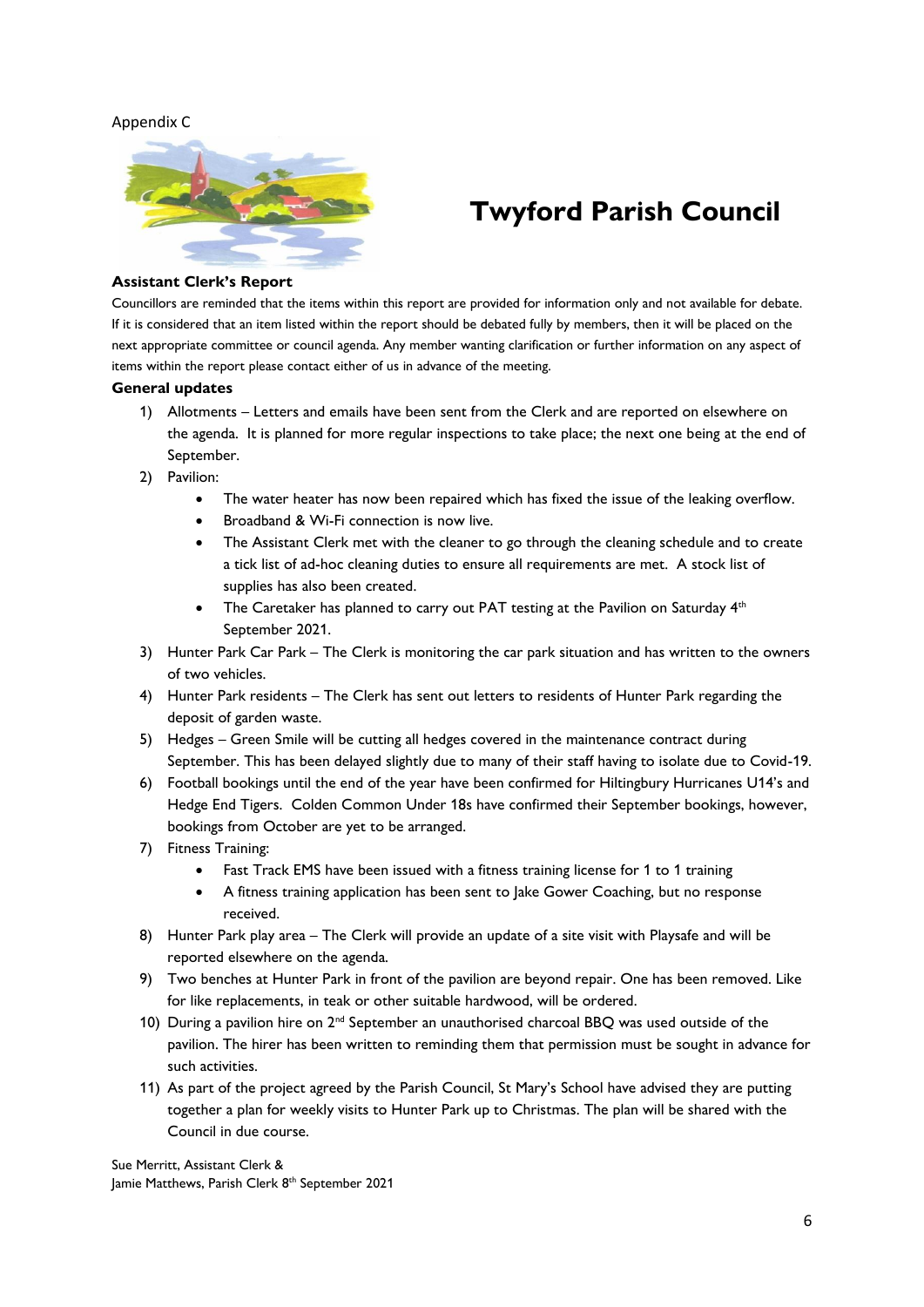Appendix D



### **Twyford Parish Council**

September 2021

## **Allotment Cultivation Standards**

Managing an allotment plot can be extremely rewarding, however it requires a significant commitment of time and effort to ensure the plot is in a suitable condition throughout the year. During the planting and growing seasons this will require much more time than during the winter months.

The document of standards has been produced to assist tenants in understanding the approach taken by the Parish Council to ensuring that allotment plots are kept to an acceptable standard.

It can be hard work, especially at the beginning. It is important to be realistic about the amount of time you can commit to your plot. Once in good condition a general rule-of-thumb is that an allotment requires about one hour per week per 25 sq. metres. This means for the largest plots on the Hunter Park site you'll need to spend, on average, ten hours a week working your plot to keep it in good condition from about April to October, the smallest plot would require two hours a week.

You will have to visit during winter months too to keep an eye on your plot even if no winter crops are planted. Once your crops start to grow, the necessary weeding, watering and harvesting are more of a pleasure than hard work.

There are long waiting lists and more demand than supply of allotments in Twyford so you must use your plot**,** underuse is an unfair waste of a scarce resource. The Parish Council will try to ensure that tenants do not take on more land than they can cultivate and anyone not actively cultivating their plot may be asked to vacate it.

The tenancy agreement for each allotment garden (plot) sets out the expected requirements from the tenant. These include:

- The allotment garden will be used as an allotment garden that is to say wholly or mainly for the production of vegetable or fruit crops.
- You must use reasonable endeavour to keep the allotment garden clean, free from weeds, diseased or harmful plants and pests and to retain the existing top soil, keeping it in a good state of cultivation.
- The allotment garden must be clear and in a good state of preparation for cultivation. This clause does not apply during the first three months of a Tenancy. As a guide, between the months of April and September, at least 75% of each allotment garden should be cultivated.

#### **What does cultivation mean?**

The Parish Council's definition of cultivation is growing plants that have uses, including edible crops (vegetables, soft fruits, herbs), ornamental flowers and green manures. The majority of each plot should be for the production of vegetable or fruit crops.

Full Cultivation has several states through the cycle of each year:

- The plot is in readiness for growing.
- The plot is well stocked with growing produce relevant to the time of the year.
- The plot is in the process of being prepared for the allowable crops or season.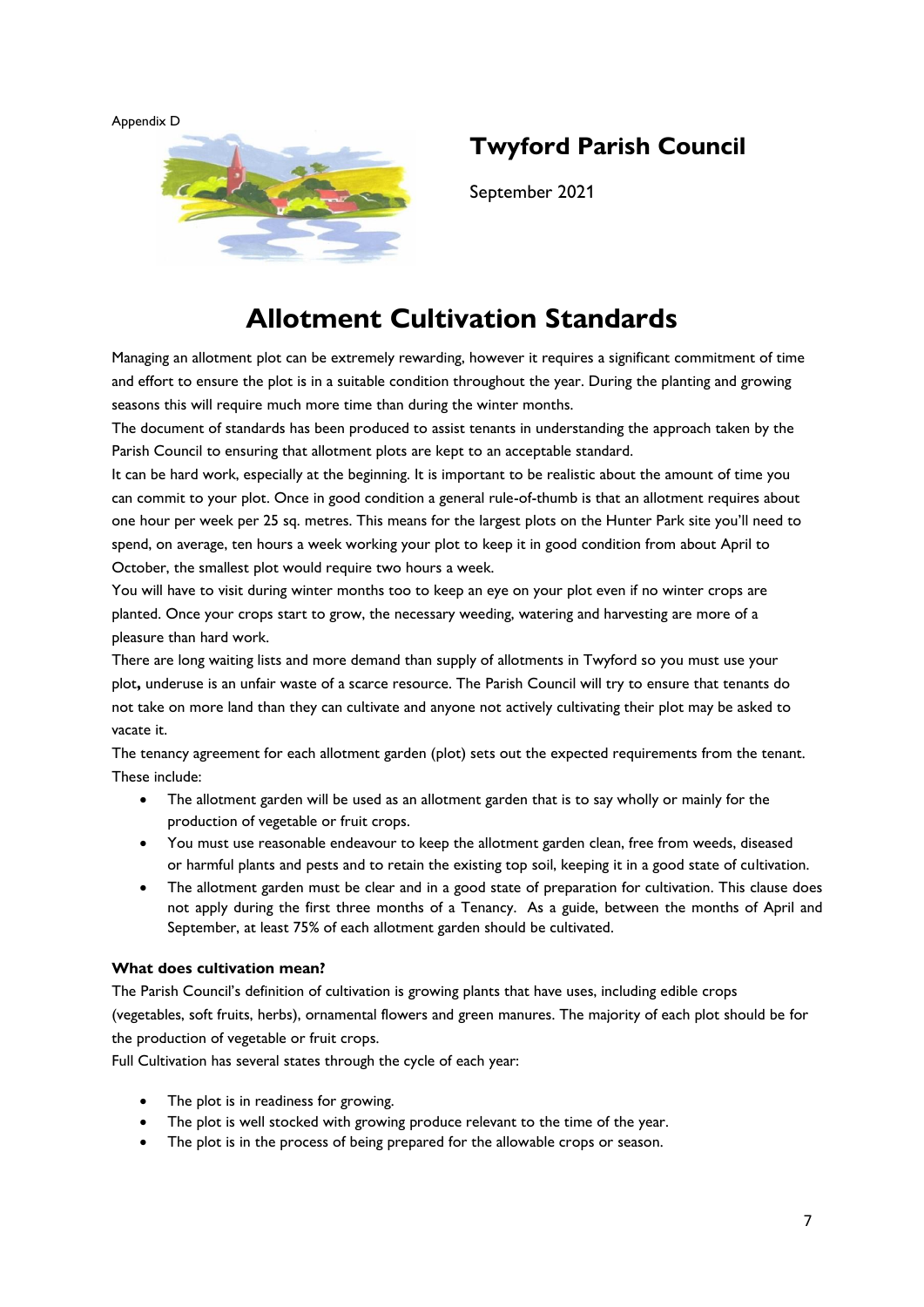The tenancy agreement specifically states that tenants must retain the existing top soil, keeping it in a good state of cultivation. This does not include laying down large areas of black plastic sheeting. Nor does it include growing weeds or grass, hence the phrase to "keep free from weeds" in the tenancy agreement. Nevertheless, there are some grey areas and subtleties with this phrase.

A good rule of thumb is that if there are more weeds than cultivated plants, then the rule is being broken and action is required.

#### **How much of the plot requires cultivation?**

The Parish Council expects the cultivated area of each plot, defined as being cultivated for the production of the allowable crops, be a minimum of 75% of each individual plot(s). The 75% of each plot available for open cultivation should be fully cultivated within a complete growing season. This area includes compost bins, fruit cages, water butts and internal plot paths 45cm (18inches) in width or under.

The remaining 25% of any plot will include sheds, lawns, ponds, large uncultivated areas under fruit trees and any other ground not being used for cultivation. These areas should not be left to grow wild and should be managed. Internal plot paths will be included in this area if they are wider than 45cm (18inches).

Each plot needs to be planted, cropped, harvested or being prepared. It is not sufficient to simply keep them clear of weeds, but to leave them un-planted.

It is recognised that conserving wildlife is an important function of allotments. The Parish Council also recognises that the boundaries are already natural wildlife areas and an uncultivated area just left to go wild is not acceptable on any part of a plot.

#### **Inspections**

Site inspections are carried out by the Parish Council on a regular basis – at least every two months in the growing season. The following are examples of observations that will be made:

- Is the majority of the plot is being cultivated and cropped? We will note if large areas have been left unworked.
- At mid-summer, most of the plot should be used for growing allowable crops. Plots mostly covered (eg with plastic sheeting) are not considered to be cultivated.
- Weed growth: uncontrolled areas of perennial weeds such as couch grass, ground elder, brambles, nettles and unmanaged grass.
- Internal and adjacent communal grass paths mowed and trimmed.
- No large areas of black plastic sheeting covering the ground.
- Unauthorised structures.
- General tidiness of the plot and structures.

At each inspection, the Parish Council would expect to see each plot in one of the threes states of the Full Cultivation cycle:

In the main growing season:

- Fruit, vegetables or flowers
- Lawn and grass paths mowed and trimmed
- No weeds going to seed
- No brambles or couch grass creeping around the plot

In the winter months:

- The above (but obviously less fruit, vegetables and flowers)
- Beds dug over ready for the winter frost
- Or if no dig methods are being used a clean bed with no weeds
- Green manures being grown
- Growing areas being prepared